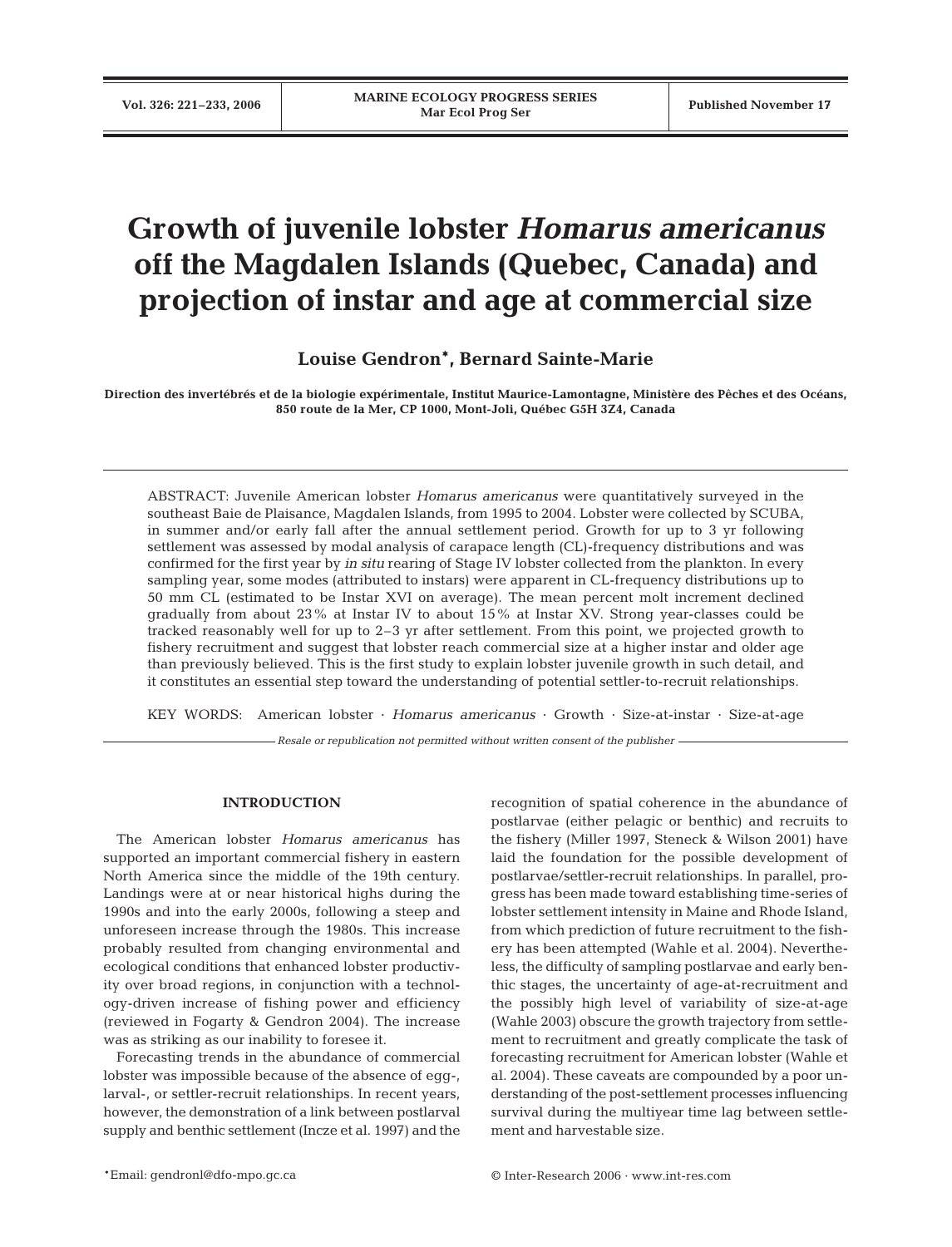The variability of lobster size-at-age is perceived already at the end of the first season of growth. There may be biological reasons for this variability. In any given region, lobster settling earlier in the season may overwinter at a larger size than late settlers because of their larger initial size (James-Pirri et al. 1998) and a longer season of growth and exposure to warmer temperatures that generally promote growth. Variability in size may also be modulated by intra- and intercohort competition and early establishment of dominance hierarchies among young-of-the-year (YOY) that affect growth (James-Pirri et al. 1998, Wahle et al. 2001, Paille et al. 2002). There may also be marked latitudinal gradients in the sizes and/or instars reached before the onset of the first winter, which reflect different temperature regimes affecting the timing of lobster hatching and settlement, as well as subsequent growth. Such gradients were initially proposed by Cobb & Wahle (1994) and later confirmed during field observations in southern New England (Incze et al. 1997, James-Pirri et al. 1998) and in the Gulf of Maine (Incze et al. 1997, Wahle & Incze 1997).

On the other hand, methodological reasons may also be partly responsible for the perceived variability in YOY lobster size after the first season of growth. James-Pirri et al. (1998) measured growth, established the size of Instars IV to XI of YOY lobster and inferred overwintering size from *in situ* experiments conducted in Rhode Island. In contrast, Hudon (1987)

inferred size-at-instar from modal analysis of a size-frequency distribution (SFD) of lobster pooled from different times and sites in the Magdalen Islands (Gulf of St. Lawrence) and projected overwintering size from previously published growth curves.

In the present paper, we re-assess juvenile lobster growth at the Magdalen Islands using 2 *in situ* growth experiments and modal analysis of a 10 yr time-series of SFDs of lobster in the wild. We examine interannual variation of instar development and size after the first season of growth, provide an estimated growth trajectory for up to 3 yr following settlement, and project average instar and age at recruitment to the fishery. This work contributes to the understanding of variability of size-at-instar/age and of age-at-recruitment, which are initial steps towards the understanding of potential settler-to-recruit relationships.

# **MATERIALS AND METHODS**

**Study site and sampling.** The study was conducted in the southeast part of the Baie de Plaisance at the Magdalen Islands (Quebec) in the Gulf of St. Lawrence (Fig. 1), off a site called Les Demoiselles, which has been known as a lobster nursery ground since the study by Hudon (1987). The sampled site is a finite area of bedrock, boulders and cobbles, with patches of sand, spanning approximately 37.5 ha at a maximum depth of 5 m. The area is bounded south by shoreline and north, east and west by large sand flats, on which no juvenile lobster was seen during several day and night dives. Therefore, we assume there is no immigration of early juveniles into the area and lobster are not expected to leave this nursery until they become relatively large.

Water temperature on the south side of the Magdalen Islands has been recorded at a fixed station (47° 28.8' N, 61° 41.8' W) at a depth of 10 m below mean low water since 1994. Water temperature typically varies from –1 to 18°C over a year (Fig. 2A). The number of degree-days was calculated each year for the period 1 May to 31 October, when lobster growth is most likely to occur (Fig. 2B).

Lobster were collected by SCUBA divers in 1995 to 2001 and 2003 to 2004, after most or all settlement had occurred. Plankton surveys around the Magdalen Islands capture Stage IV larvae mostly in August (Hudon et al. 1986, Ouellet et al. 2001), indicating that



Fig. 1. Magdalen Islands, Quebec, in the southern Gulf of St. Lawrence, Canada, showing the 20 m isobath and location of the study site of Les Demoiselles (arrow)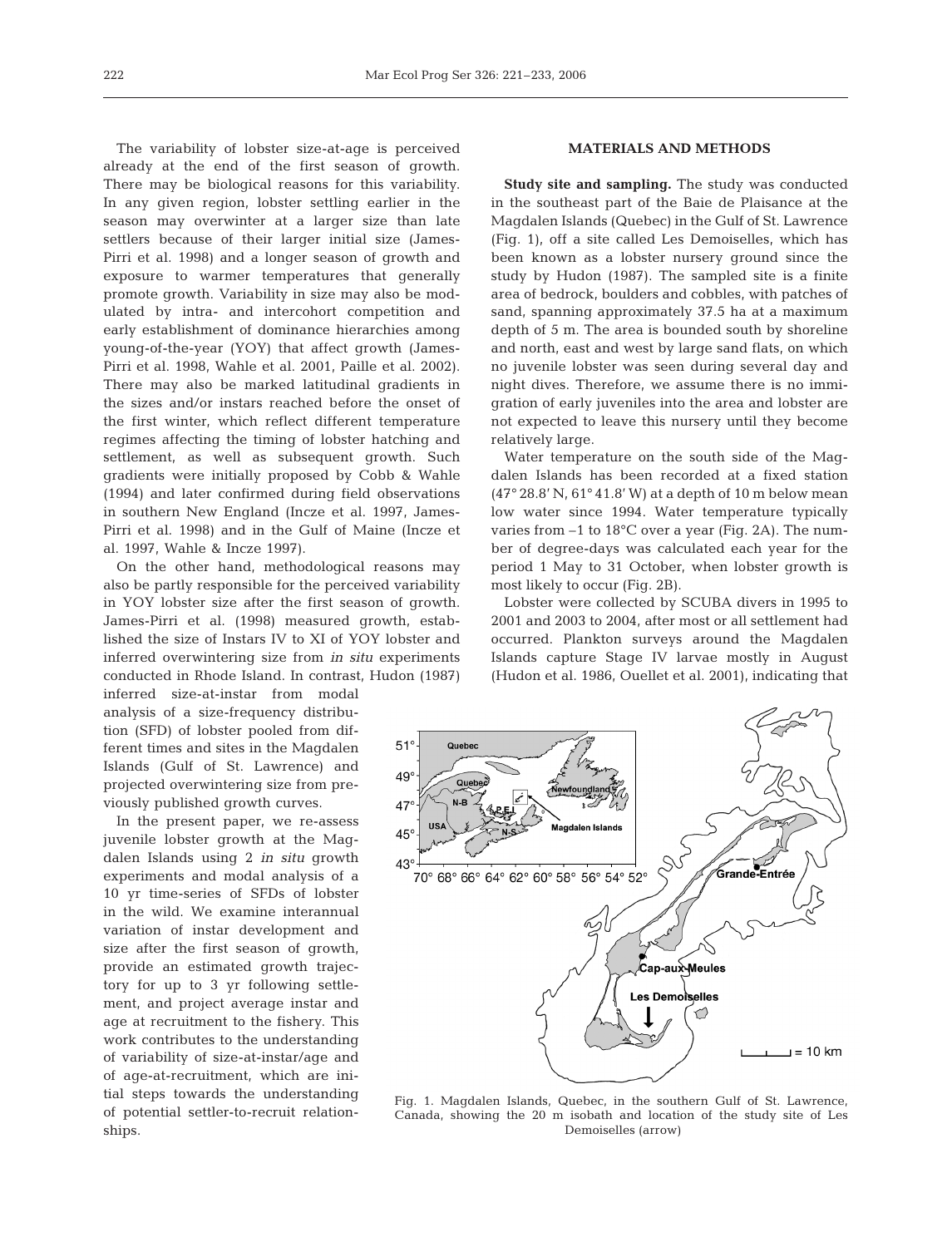settlement occurs mainly during that month. Sampling was done some time between the third weeks of August and September in most years, or from the end of August until the end of October in 1996 (Table 1).

Lobster were collected haphazardly in 1995, but starting in 1996 quantitative sampling was performed on 1 m wide belt transects oriented approximately perpendicular to the shore and covering depths of 2 to 5 m. An average distance of 46 to 83 m was sampled along each of 4 to 6 transects in each year (Table 1). Lobster were hand-picked by gently moving cobbles and digging around boulders to a depth of 10 to 15 cm. Lobster were brought to the surface for immediate infield sex determination and measurement of carapace length (CL) to the nearest 0.01 mm with a caliper. Between 224 and 485 lobster, ranging from 4 to 80 mm CL, were sampled each year (Table 1). Additional samples were taken in July 1996 and in early August 1997, to assess within-season growth and intermolt duration.

**Controlled** *in situ* **growth experiments.** In 1997 and 1998, respectively, 50 and 19 plankton-caught Stage IV lobster, ranging in size from 3.9 to 5.5 mm CL, were held in captivity from early August to late October. Lobster were kept individually in PVC tubes (60 cm long and 10 cm in diameter). The 2 extremi-

ties of the tubes and 6 horizontally disposed 2 cm holes along the tubes were fitted with 2 mm NYTEX mesh for water circulation. Tubes were stacked horizontally, in groups of 6 to 8, separated vertically by 10 cm and horizontally by at least 1 m, and they floated just above the bottom in 3 m deep water at the sampling site. The volume and spacing of individual tubes were deemed sufficient to ensure spatially unconstrained growth and prevent neighbor effects. Lobster were fed 2 to 3

Table 1. Details of diver sampling at Les Demoiselles, Magdalen Islands, Quebec, from 1995 to 2004

| Year | Sampling<br>period | No. of<br>transects | Total area<br>surveyed $(m^2)$ | No. of lobster<br>caught |
|------|--------------------|---------------------|--------------------------------|--------------------------|
| 1995 | $21-25$ Sep        |                     | Non-quantitative sampling      | 241                      |
| 1996 | 28 Aug-31 Oct      | 6                   | 497                            | 388                      |
| 1997 | $24$ Aug-13 Sep    | 6                   | 501                            | 293                      |
| 1998 | 18 Aug-3 Sep       | 6                   | 309                            | 389                      |
| 1999 | $10-21$ Sep        | 5                   | 234                            | 326                      |
| 2000 | $8-16$ Sep         | 6                   | 283                            | 366                      |
| 2001 | $8-17$ Sep         | 6                   | 265                            | 224                      |
| 2003 | $17-23$ Sep        | 5                   | 250                            | 485                      |
| 2004 | $9-17$ Sep         |                     | 200                            | 377                      |



Fig. 2. (A) Water temperature in the southern part of the Magdalen Islands, Quebec, recorded daily at a depth of 10 m for the period 1994 to 2004 and (B) annual degree-days cumulated from late spring to fall (1 May to 31 October)

times a week, mostly with crushed small mussels, live or crushed juvenile rock crab and live amphipods, which are prominent elements of the natural diet of YOY at this site (Sainte-Marie & Chabot 2002). In 1997, lobster were measured once every 1 to 2 wk, to detect growth and instar progression, but no effort was made to obtain information on intermolt period. In 1998, the tubes were examined 2 to 3 times weekly for the presence of an exuvium; in such cases (or if the observer

> felt a molt had occurred), the lobster was measured and the date of molting was recorded as the half-way point between the preceding and current date of observation.

> CL at each successive instar was related to initial CL of postlarvae by least-squares linear regression. Slopes of regressions were tested for homogeneity across all instars within years, and by instar between years, by analysis of covariance (ANCOVA) (Sokal & Rohlf 1995). The percent molt increment between successive instars (*i*) was calculated as:

$$
(\mathrm{CL}_{i+1}-\mathrm{CL}_i)/\mathrm{CL}_i \times 100
$$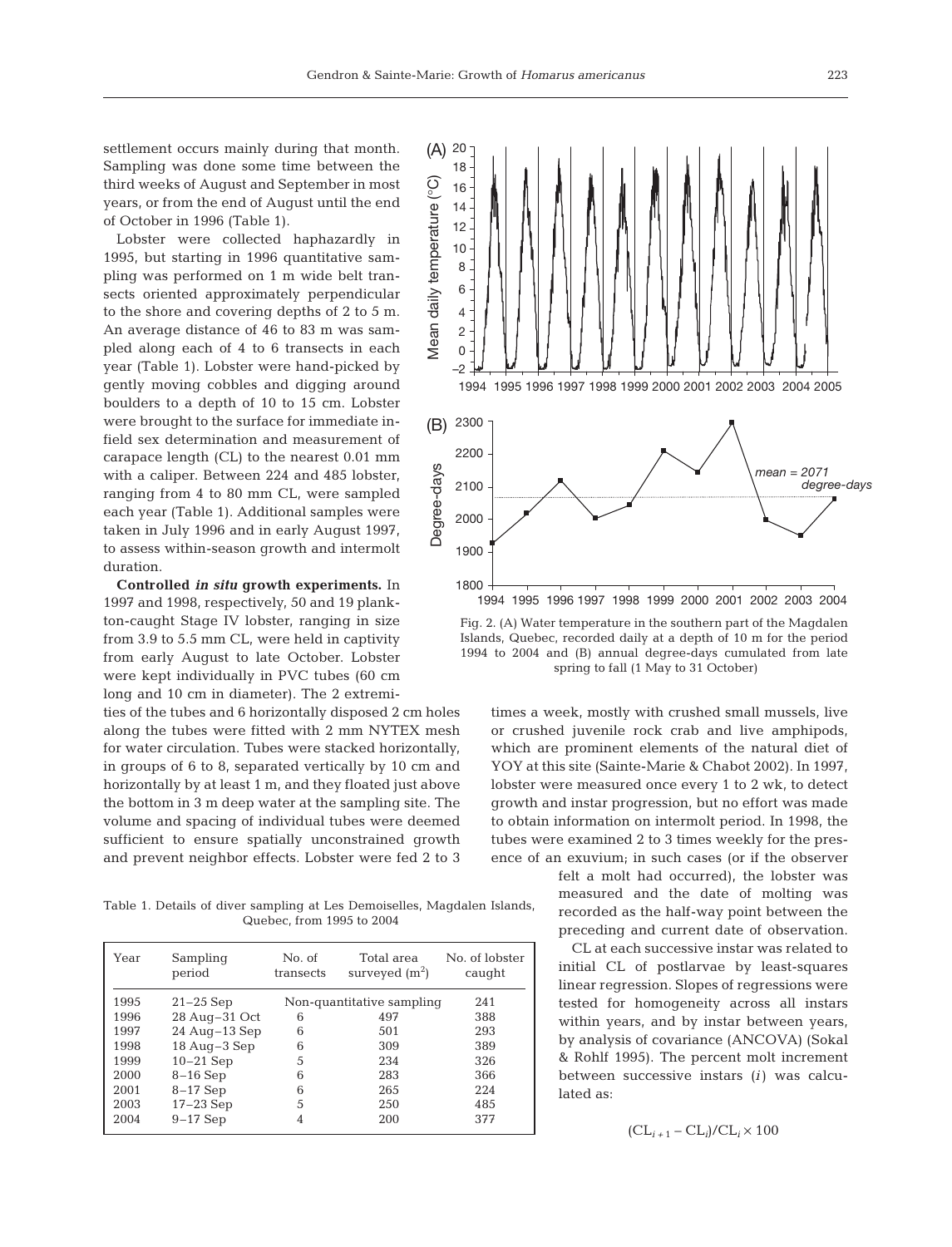Mean size-at-instar and mean percent molt increment were compared between years using Student's *t*test (Sokal & Rohlf 1995). Percent molt increment was calculated and mean CLs were compared only when there were at least 2 observations for any given instar.

**Analysis of growth from SFD.** Lobster from all transects surveyed in a given year were pooled together and SFDs of 1 mm CL classes for the full lobster size range and of 0.25 or 0.5 mm CL classes for lobster ≤15 mm CL were computed and then smoothed with a moving average on 3 size classes. Males and females were pooled together under the assumption that growth of immature lobster is similar between the sexes. Visual examination of SFDs revealed a number of more-or-less distinct modes up to ca. 50 mm CL that were interpreted as instars. Instar mean CL and standard deviation (SD) and the number of contributing individuals were determined by modal analysis using the MIX procedure (MacDonald & Pitcher 1979). This procedure iteratively adjusts a distribution model starting with reasonable inputs of number of modes and their estimated means, SD and numbers. Cumulated SFDs of best-fit normal curves were compared to the observed SFDs with a  $\chi^2$  test (Sokal & Rohlf 1995). Modal analysis of YOYs was calibrated with the sizeat-instar obtained from the *in situ* growth experiments. For older lobsters, the analysis was done without calibration. In an attempt to overcome the inherent subjectivity of the exercise, we each performed modal resolution independently. Estimated mean size-atinstar and percent molt increment were compared to those of *in situ* reared YOY using Student's *t*-test. Percent molt increment was calculated as the relative increase in CL between successive instars within the same year-class (see below). Least-squares linear regression was used to relate mean percent molt increment to mean CL across instars.

We estimated intermolt period of early instars in 1997 from the additional sampling performed in early August, which extended over 3 wk from about the start of the settlement season. CL of YOY was regressed against their day of capture. Intermolt period was derived as the difference between predicted day of capture of lobsters at estimated mean CL*i +* <sup>1</sup> and mean CL*<sup>i</sup>* derived from the 1997 SFD analysis.

Year-classes were determined by identifying and tracking distinctive features of the SFDs through time. The age of each year-class was assigned as the number of years from settlement, starting with  $0^+$  representing the year-class in its settlement year. A 0<sup>+</sup> year-class was easily recognized in SFDs as a conspicuous mode or group of modes that was usually clearly separated from the preceding year-class. In the Magdalen Islands, molting begins in mid-June, with a peak in early July (Hudon 1987). Lobster settled in the population in the previous

year may molt during the summer period, before the next year-class starts to settle. Thus, there is generally very little size overlap between the late settlers and/or slow growers of a year-class and the early settlers and/or fast growers of the next year-class. The identification of year-classes (and contributing instars) above Age 0<sup>+</sup> was done iteratively, by following at first the strong yearclasses (e.g. 1994, 1997 and 1999), which can be tracked more easily and for a longer period of time. Summer observations in 1996 helped to bracket the range of growth through 1 season. Information presented by Cowan et al. (2001) on the growth of tagged lobsters for up to 4 yr in the wild was also used to help identify cohorts and set their size limits. Estimated mean size-at-age was computed for each combination of year-class and sampling year, from the mean CL weighted by the number of individuals of all contributing instars. Mean size-at-age was computed up to Age 3+.

**Projections.** An estimation of instar at the legal (commercial) size of 83 mm CL was computed starting with 5.9 mm CL as the mean size of Instar V using the growth equation derived for Instars V to XV, and, for larger instars, using a mean percent molt increment of 15% based on observations of lobster growth in the southern Gulf of St. Lawrence (Comeau & Savoie 2001) and in the Magdalen Islands (L. Gendron unpubl. data). The age at legal size was estimated for the leading edge of each year-class starting from the inferred instar at Age 3+ (or at Age  $2^+$  for 1999 and 2002) reached by a least 50% of lobster. Lobster at Instar XVI (ca. 50 mm CL) and more were assumed to molt once annually, based on Comeau & Savoie (2001), whereas lobster up to Instar XV were assumed to molt twice a year (i.e. a lobster at Instar XV in a given year would therefore be at Instar XVII 1 yr later).

### **RESULTS**

# **Controlled** *in situ* **growth experiment**

The mean CL  $(\pm SD)$  of Instar IV lobster placed in captivity in 1997 and 1998 was  $4.7 \pm 0.3$  and  $5.1 \pm$ 0.3 mm, respectively. Postlarvae <4.6 mm CL were lacking in the 1998 sample (Fig. 3). By the end of the experiment in both years, after ~70 d in captivity, the majority of surviving lobster had reached Instar VII. Only 6% in 1997 and 26% in 1998 reached Instar VIII. There was almost no overlap between the size distributions of the different instars in both years (Fig. 3). Regressions of CL at Instars V, VI and VII on CL at Instar IV were all significant  $(p < 0.05)$ , and, within years, the slopes of the regression lines were homogeneous (ANCOVA, *F* = 1.39, p > 0.05 for 1997 and *F* = 0.13, p > 0.05 for 1998). Similarly, slopes of the regressions for growth of individual instars were homogeneous between years ( $p \ge 0.2$  for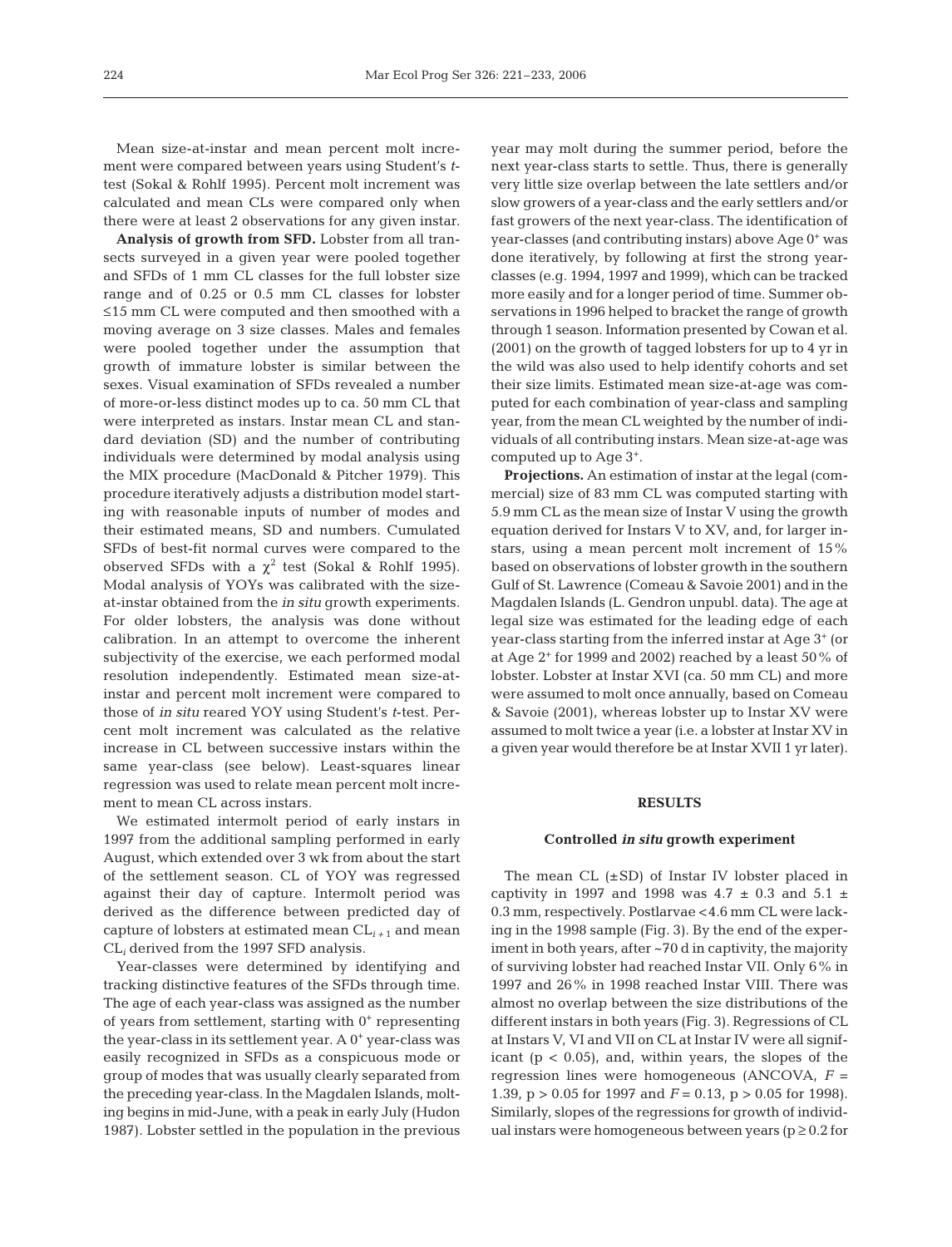

Fig. 3. *Homarus americanus*. Carapace length at Instars V, VI, VII and VIII as a function of carapace length at Instar IV for lobster in the *in situ* growth experiments in 1997 and 1998

each instar). Larger postlarvae maintained their size advantage through successive molts up to Instar VII. Mean size of Instars V to VII (Table 2A) did not differ significantly between 1997 and 1998 (Student's *t*-test, p > 0.05 for each instar). The mean percent molt increment of Instars IV to VII ranged from 16.7 to 23.1% (Table 2B). In 1997, the percent molt increment was fairly constant at around 22 to 23% for Instars IV to VI. In 1998, the percent molt increment was more variable among instars and was less for Instar IV compared to 1997 (Student's *t*test,  $p < 0.01$ ).



Fig. 4. *Homarus americanus*. Intermolt duration from Instars IV to VIII in relation to date and water temperature during the 1998 field growth experiment

Table 2. *Homarus americanus*. Mean ± SD (n) of (A) size-at-instar (carapace length, mm) and (B) percent molt increment of lobster in Instars IV to VIII from the *in situ* growth experiments in 1997 and 1998

| cantly between 1997 and 1998 (Student's $t$ -test, $p > 0.05$<br>for each instar). The mean percent molt increment of In-<br>stars IV to VII ranged from 16.7 to 23.1% (Table 2B). In<br>1997, the percent molt increment was fairly constant at<br>around 22 to 23% for Instars IV to VI. In 1998, the per-<br>cent molt increment was more variable among instars<br>and was less for Instar IV compared to 1997 (Student's t-<br>test, $p < 0.01$ ).<br>In the 1998 experiment, lobster continued to molt<br>until mid- to late October, at temperatures ranging<br>from 8 to 9.5°C, but intermolt period increased with<br>instar number and with decreasing temperature<br>(Fig. 4). Water temperature dropped from 16 to 18°C at<br>the start to 8°C at the end of the experiment, and the<br>mean $(\pm SD)$ intermolt period was $9.9 \pm 2.9$ , $12.3 \pm 2.4$ ,<br>$16.6 \pm 2.5$ and $32 \pm 6.8$ d from Instars IV to V, V to VI, VI<br>to VII and VII to VIII, respectively. The mean number<br>of degree-days $(\pm SD)$ required to grow from one instar<br>to the next was $174 \pm 34$ for Instars IV to V, $187 \pm 36$ for<br>Table 2. Homarus americanus. Mean $\pm$ SD (n) of (A) size-at-instar (carapace length, mm) and (B) percent molt increment of | lobster in Instars IV to VIII from the <i>in situ</i> growth experiments in 1997 and 1998 | <u>ု</u><br>14<br>Temperature<br>12<br>10<br>8<br>6<br>4<br>$\overline{c}$<br>$\Omega$<br>1 Aug | $\infty$<br><b>15 AUG</b><br>30 AUB<br>Fig. 4. Homarus americanus. Intermolt duration from Instars<br>IV to VIII in relation to date and water temperature<br>during the 1998 field growth experiment<br>Instars V to VI, $253 \pm 36$ for Instars VI to VII, and $367 \pm$<br>57 for Instars VII to VIII. A total of $981 \pm 161$ degree-<br>days was required to grow from Instar IV to VIII. | 13 Sep<br>27 Sep<br>Date (1998)          | temperature<br>$\lozenge$ IV-V<br>$\bullet$ V-VI<br>A VI-VII<br>• VII-VIII<br>11 Oct<br>25 Oct | 35<br>30<br>25<br>20<br>15<br>10<br>5<br>$\Omega$ |
|-------------------------------------------------------------------------------------------------------------------------------------------------------------------------------------------------------------------------------------------------------------------------------------------------------------------------------------------------------------------------------------------------------------------------------------------------------------------------------------------------------------------------------------------------------------------------------------------------------------------------------------------------------------------------------------------------------------------------------------------------------------------------------------------------------------------------------------------------------------------------------------------------------------------------------------------------------------------------------------------------------------------------------------------------------------------------------------------------------------------------------------------------------------------------------------------------------------------------------------------------------------------------------|-------------------------------------------------------------------------------------------|-------------------------------------------------------------------------------------------------|--------------------------------------------------------------------------------------------------------------------------------------------------------------------------------------------------------------------------------------------------------------------------------------------------------------------------------------------------------------------------------------------------|------------------------------------------|------------------------------------------------------------------------------------------------|---------------------------------------------------|
| (A) Size-at-instar<br>IV                                                                                                                                                                                                                                                                                                                                                                                                                                                                                                                                                                                                                                                                                                                                                                                                                                                                                                                                                                                                                                                                                                                                                                                                                                                      | V                                                                                         |                                                                                                 | VI                                                                                                                                                                                                                                                                                                                                                                                               | VII                                      | VIII                                                                                           |                                                   |
| 1997<br>$4.7 \pm 0.3$ (49)<br>1998<br>$5.1 \pm 0.3$ (18)                                                                                                                                                                                                                                                                                                                                                                                                                                                                                                                                                                                                                                                                                                                                                                                                                                                                                                                                                                                                                                                                                                                                                                                                                      | $5.9 \pm 0.4$ (26)<br>$6.0 \pm 0.3$ (19)                                                  |                                                                                                 | $7.1 \pm 0.5$ (16)<br>$7.4 \pm 0.4$ (19)                                                                                                                                                                                                                                                                                                                                                         | $8.7 \pm 0.5$ (16)<br>$8.9 \pm 0.5$ (14) | 10.0(1)<br>$10.5 \pm 0.6$ (5)                                                                  |                                                   |
| (B) Percent molt increment                                                                                                                                                                                                                                                                                                                                                                                                                                                                                                                                                                                                                                                                                                                                                                                                                                                                                                                                                                                                                                                                                                                                                                                                                                                    | $IV\rightarrow V$                                                                         | $V\rightarrow VI$                                                                               | $VI \rightarrow VII$                                                                                                                                                                                                                                                                                                                                                                             |                                          | $VII \rightarrow VIII$                                                                         |                                                   |
| 1997<br>1998                                                                                                                                                                                                                                                                                                                                                                                                                                                                                                                                                                                                                                                                                                                                                                                                                                                                                                                                                                                                                                                                                                                                                                                                                                                                  | $23.0 \pm 5.5$ (26)<br>$16.7 \pm 3.9$ (18)                                                | $22.4 \pm 2.7(7)$<br>$23.1 \pm 3.8$ (19)                                                        | $22.9 \pm 2.9$ (12)<br>$19.6 \pm 4.4$ (14)                                                                                                                                                                                                                                                                                                                                                       |                                          | $20.0 \pm 5.5$ (5)                                                                             |                                                   |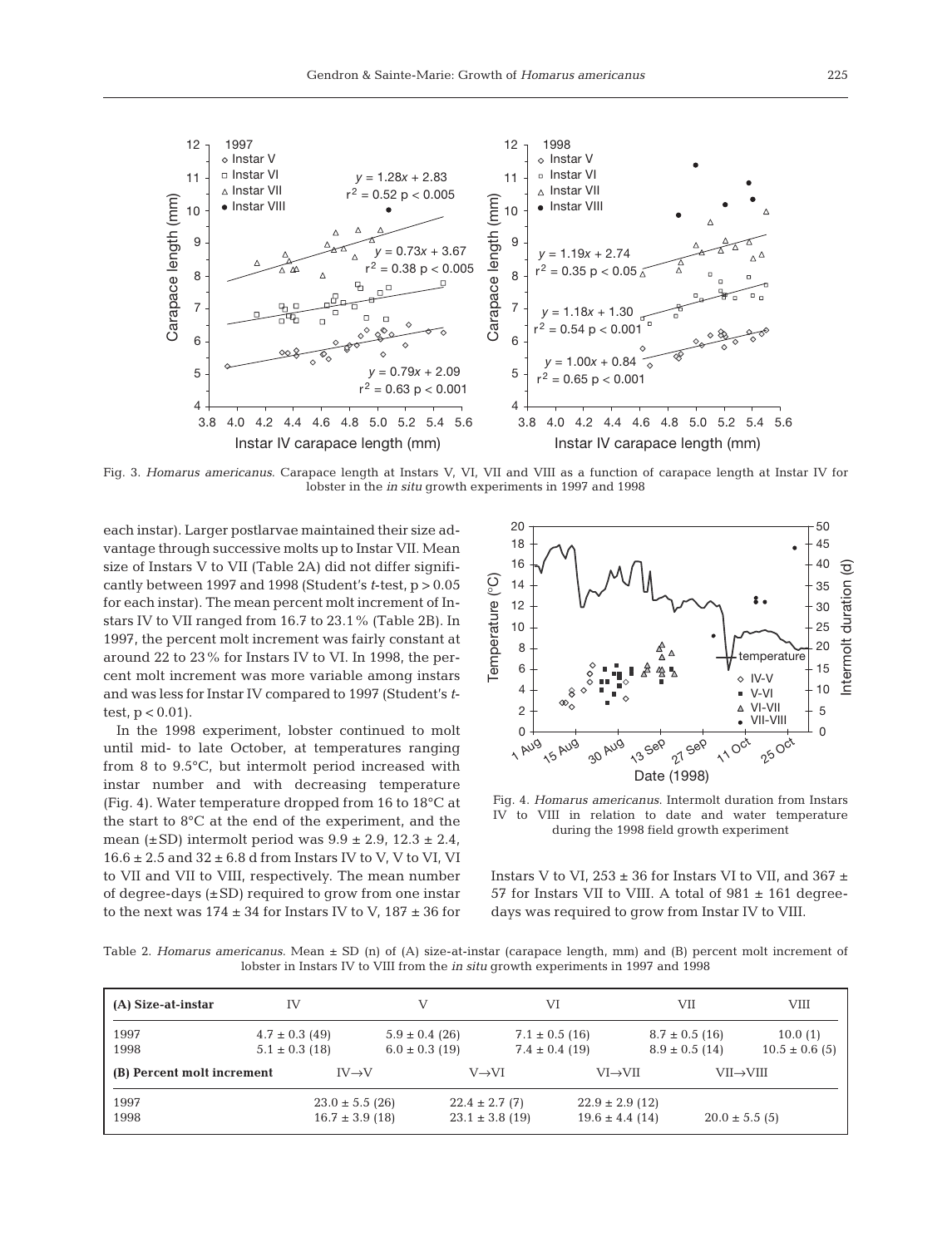numeral



# **Size-at-instar and percent molt increment from SFD analysis**

# Young-of-the-year

YOY lobster were conspicuous in SFDs, usually as a group of multiple modes, ranging somewhere from 4 to 13.5 mm CL in all years. The visible modes of YOY in SFDs were attributed to Instars IV to VIII (Fig. 5). In certain years (e.g. 2003 and 2004), instars were identified in SFDs based on the results of the *in situ* growth experiment, even though their corresponding mode was not readily visible. Instar IV lobster were found only in 1998, when sampling was done earlier than usual, indicating that benthic settlement was still ongoing or had only recently ceased. Instar VIII lobster

were regularly found, but represented >50% of YOY only in 1999 and 2001. In 2001, 1 lobster of 13.5 mm CL was considered as belonging to Instar IX. For years when sampling continued into mid-September, YOY were most usually distributed among 3 instars (V to VII or VI to VIII). At the end of October 1996, 7 YOY were collected, ranging in size from 7.5 to 11.3 mm CL; 5 were between 8.2 and 9.2 mm CL, corresponding to Instar VII.

The mean  $(\pm SD)$  of CL for Instars IV to IX derived from the yearly SFD analyses are shown in Table 3A, except for years 1995 and 1996 given lack of quantitative sampling and lack of YOY, respectively. Only 7 YOY were collected in 1995, 4 of which ranged from 8.7 to 9.5 mm CL and most likely belonged to Instar VII. Mean size-at-instar was quite consistent through the years, except in 2001, when Instars VI, VII and VIII were larger than average. In 1997, Instars VI and VII were significantly larger in the wild than in the *in situ* growth experiment (Student's *t*-test, p < 0.01 for each instar). In 1998, however, the mean CL of Instars IV to VI did not differ between the wild and the growth experiment (Student's *t*-test, p > 0.05 for each instar). The mean CL of Instar VIII was 0.5 to 1.8 mm more in the wild (1999 to 2003) than in the growth experiments (1997 and 1998).

Percent molt increments were computed for each year (Table 3B). In 1998, the percent molt increment from

Instar IV to V was greater in the wild  $(22.9\%$ , but  $n = 2)$ than in the *in situ* growth experiment (16.7%). In general, the percent molt increment from Instars V to VI and VI to VII was slightly greater in the wild (20.6 to 29.3%, except 1 outlier of 17.1%) than in the growth experiments (19.6 to 23.1%; Table 2B). The percent molt increment from Instars VII to VIII ranged from 19.2 to 28.4% in the wild and was generally higher than in the 1998 growth experiment (20.0%).

The regression of CL on the day of capture for YOY collected in 1997, including those from early August, had a positive (0.125 mm CL  $d^{-1}$ ) and highly significant slope  $(r^2 = 0.60, p < 0.001, n = 36)$ . From this regression, the intermolt period was estimated to be 12.8 d from Instars IV  $(4.2 \text{ mm CL})$  to V  $(5.8 \text{ mm CL})$ , 13.6 d from Instars V to VI (7.5 mm CL) and 16.0 d from Instars VI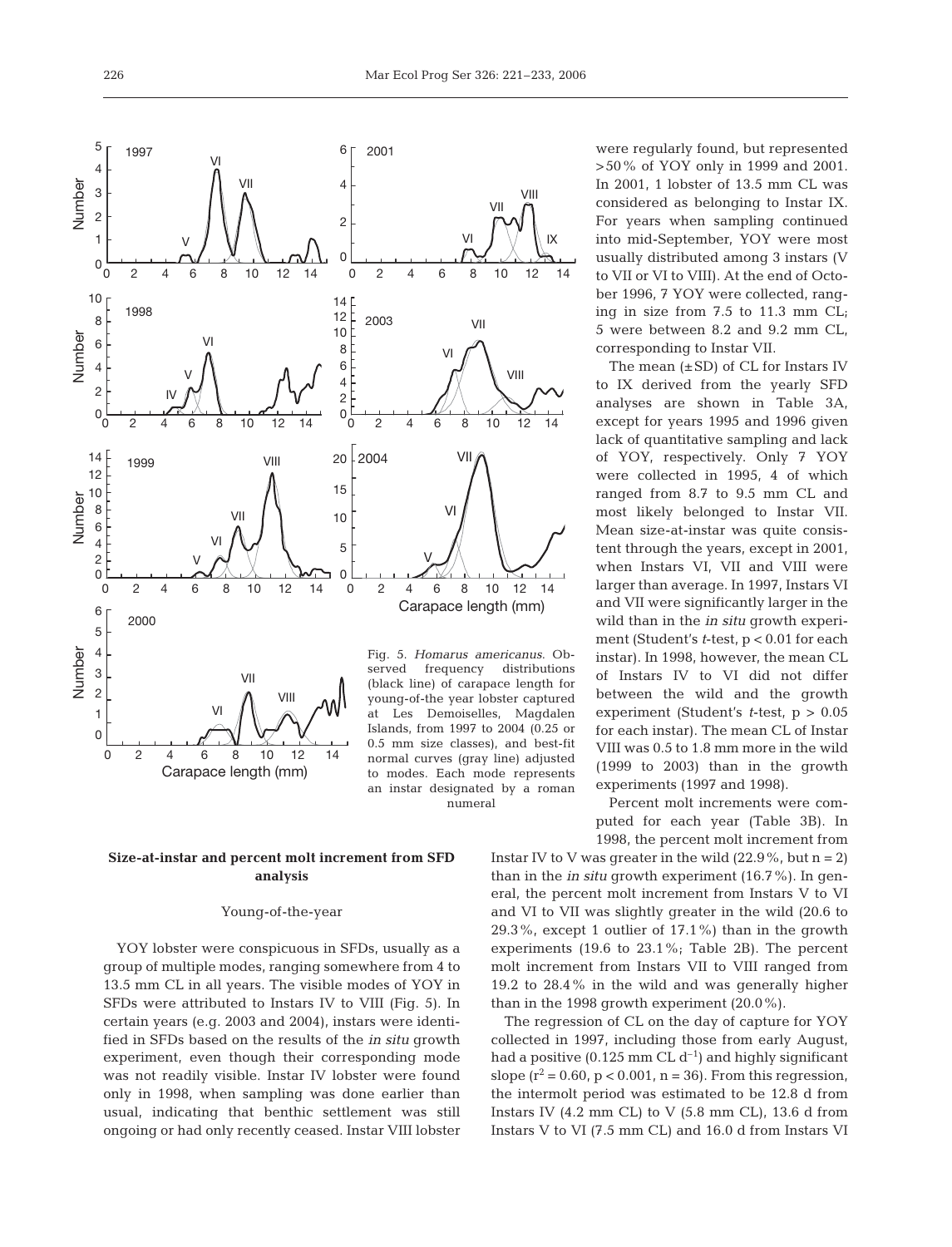| (A) Size-at-instar                                                               | <b>IV</b>         | V                  | VI                   | VII                | VIII                | IX      |  |
|----------------------------------------------------------------------------------|-------------------|--------------------|----------------------|--------------------|---------------------|---------|--|
| $1997^{\rm a}$                                                                   | 4.2(1)            | $5.8 \pm 0.3$ (3)  | $7.5 \pm 0.5$ (22)   | $9.5 \pm 0.48(15)$ |                     |         |  |
| 1998                                                                             | $4.8 \pm 0.3$ (2) | $5.9 \pm 0.4$ (8)  | $7.2 \pm 0.4$ (21)   |                    |                     |         |  |
| 1999                                                                             |                   | $6.3 \pm 0.2$ (2)  | $7.6 \pm 0.4$ (11)   | $8.9 \pm 0.5$ (28) | $11.1 \pm 0.7$ (72) |         |  |
| 2000                                                                             |                   |                    | $7.0 \pm 0.5$ (8)    | $8.8 \pm 0.5$ (18) | $11.3 \pm 0.7$ (15) |         |  |
| 2001                                                                             |                   |                    | $8.0 \pm 0.4$ (3)    | $9.9 \pm 0.6$ (15) | $11.8 \pm 0.6$ (15) | 13.5(1) |  |
| 2003                                                                             |                   |                    | $7.3 \pm 0.4$ (10)   | $9.0 \pm 1.0$ (42) | $11.0 \pm 0.7$ (6)  |         |  |
| 2004                                                                             |                   | $5.8 \pm 0.3$ (3)  | $7.3 \pm 0.3$ (11)   | $9.1 \pm 0.9$ (80) |                     |         |  |
| (B) Percent molt increment                                                       | $IV\rightarrow V$ | $V\rightarrow V$ I | $VI \rightarrow VII$ |                    | VII→VIII            |         |  |
| 1997                                                                             |                   | 29.3               | 26.7                 |                    |                     |         |  |
| 1998                                                                             | 22.9              | 22.0               |                      |                    |                     |         |  |
| 1999                                                                             |                   | 20.6               | 17.1                 |                    | 24.7                |         |  |
| 2000                                                                             |                   |                    | 25.7                 |                    | 28.4                |         |  |
| 2001                                                                             |                   |                    | 23.8                 |                    | 19.2                |         |  |
| 2003                                                                             |                   |                    | 23.3                 |                    | 22.2                |         |  |
| 2004                                                                             |                   | 25.9               | 24.7                 |                    |                     |         |  |
| <sup>a</sup> Including 1 Instar IV and 2 Instar V lobster from early August 1997 |                   |                    |                      |                    |                     |         |  |

Table 3. *Homarus americanus*. Mean ±SD (n) of (A) size-at-instar (carapace length, mm) and (B) mean percent molt increment of lobster in Instars IV to IX from the benthic census carried out at Les Demoiselles, Magdalen Islands, from 1997 to 2004 (values estimated from size-Frequency distribution analyses shown in Fig. 5)

to VII (9.5 mm CL). These values are similar to those obtained in the 1998 *in situ* growth experiment (see above).

#### Juveniles

SFDs and adjusted modes for all lobster sampled between 1995 and 2004 are shown in Fig. 6. Few lobster >60 mm CL were collected, because they probably leave the nursery. In each year, the cumulated SFD of best-fit normal curves did not differ from the observed SFD  $(\chi^2, p > 0.9)$ . The mean (±SD) of CL and the number of lobster for each instar derived from modal analyses are given in Table 4. Assignment of instar numbers to modes for juveniles followed from the YOY modal analyses. For some years, instars were identified based on their presence in other SFDs, even though their corresponding mode was not readily visible.

Instars were assigned to the different year-classes by following modal progression through the years, starting with what appeared to be a strong year-class. For example, the 1994 year-class was seen as a composite of 3 modes (Instars X, XI and XII) in the 1995 SFD (Fig. 7) that was separated easily from the 1995 yearclass (<12 mm CL). Separation from the previous 1993 year-class was less obvious, and the upper limit of the 1994 year-class was set around 26 mm CL, which corresponds roughly to Cowan et al.'s (2001) observations of lobster growth after 2 yr. Three modes were again visible in July 1996, corresponding to Instars XI,

XII and XIII, suggesting that 1 molt had occurred since the previous fall. In September 1996, 3 modes were still visible as Instars XII, XIII and XIV. This suggests that lobster in Instars X, XI and XII could molt twice a year, and the year-class was inferred to have progressed by 2 instars. In fall 1997, Instars XIV, XV and XVI were attributed to the 1994 year-class (Fig. 6), suggesting that lobster at Instars XIII and XIV might also molt twice a year. The pattern of modal progression described for the 1994 year-class was also seen in the other strong year-classes of 1997, 1999 and 2002. In general, the weaker year-classes of 1996, 1998 and 2000 were more difficult to track and seemingly exhibited a narrower size range caused possibly by temporally restricted settlement or overlap with the neighboring stronger year-classes.

The size progression from Instar IV to XVI determined for each year-class appears relatively consistent among years (Fig. 8). The intercohort differences in size-atinstar for YOY (e.g. the larger individuals of the 2001 year-class) did not appear to become more pronounced over time. Projection of growth from Instar V (overall mean of 5.9 mm CL) to minimum legal size of 83 mm CL suggests lobster could, on average, start recruiting to the fishery at Instar XX (mean of 85.1 mm CL), with intervening average CLs of 48.7, 56.0, 64.4 and 74.0 mm at Instars XVI, XVII, XVIII and XIX, respectively.

A regression of mean percent molt increment on mean premolt CL was done for Instars IV to XV (Fig. 9). The mean percent molt increment (*y*) was negatively correlated with mean CL following the equation  $y =$  $-0.25CL + 25.4$  ( $r^2 = 0.87$ ,  $p < 0.001$ ).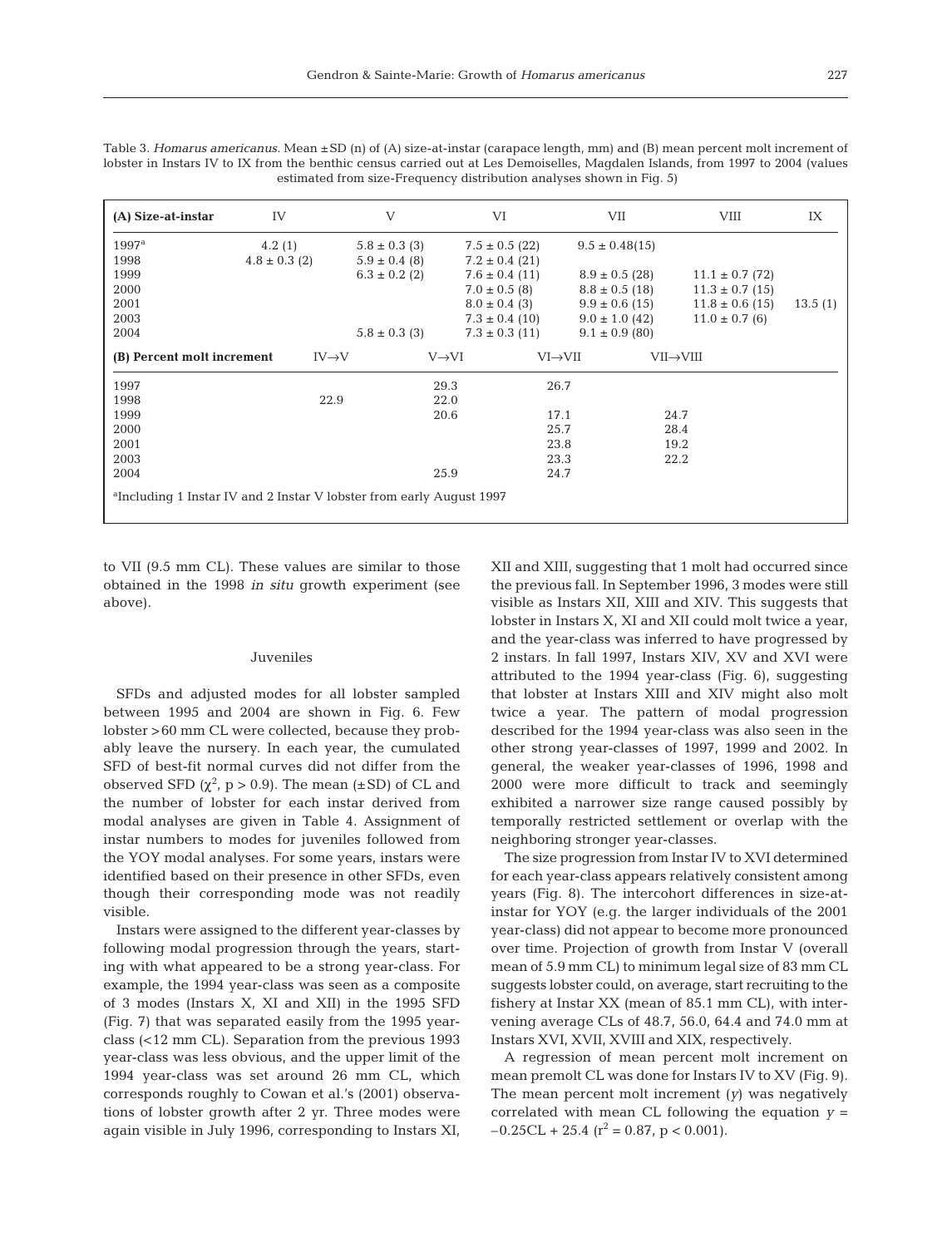point to contributing instars. Marks on the *x*-axis indicate year-class size limits



 $\overline{0}$  5 10 15 20 25 30 35 40 45 50 55 60 Carapace length (mm)

#### **Size-at-age**

The progression of year-classes through time appears to have been different from one year-class to the other. As mentioned above, by the end of the first season of benthic life, we estimated that >50% of lobster in the 1999 and 2001 year-classes had reached Instar VIII. Two years later, respectively, 71 and 100% of lobster in these year-classes had apparently reached Instar XIII (Table 5). In contrast, a majority of Age 2+ lobster from year-classes 1996, 1997, 1998 and 2002 only reached Instars XI and XII. These differences in growth translate into different mean sizes-at-age. At Age 2+, mean CL varied between an estimated 26.2 mm (1995 year-class) and 33.6 mm (2001 year-class) (Table 5). At Age  $3^+$ , when lobsters probably start to leave the nursery, differences in size-at-age were still apparent. We infer that all lobster from the 2001 year-class had reached Instar XV, compared to <50% of lobster from year-classes 1995, 1996 and 1997. Estimated mean CL at Age 3+ varied between 36.0 and 46.1 mm. However, the mean size at Age 3<sup>+</sup> may be underestimated if the larger lobster of a cohort have already vacated the nursery.

Based on the largest instar reached by at least 50% of lobster at Age 3+ (see Table 5), we projected growth to obtain an estimate of the age at which the leading edge of each yearclass could reach Instar XX (most probable instar at commercial size) and start recruiting to the fishery. The majority of lobster of the 2000 and 2001 year-classes could reach Instar  $XX$  at Age  $7^+$ , whereas the 1995, 1996 and 1997 year-classes would not reach Instar XX until they were 1 yr older, at Age 8+.

#### **DISCUSSION**

We have presented a revised assessment of juvenile growth and inferred the growth trajectory from settlement to commercial size for American lobster *Homarus americanus* in the Magdalen Islands. This work is the first to combine controlled *in situ* growth experi-

ments for YOY and modal analyses from long-term field observations of juveniles at 1 site. The size-atinstar, percent molt increment and intermolt period were consistent between the *in situ* growth experiments and the wild population. The gradual but slight divergence in the size of successive instars obtained from SFD analysis compared to the *in situ* growth experiments may reflect suboptimal holding conditions or repeated manipulation (see James-Pirri et al. 1998). Nevertheless, the largely congruent data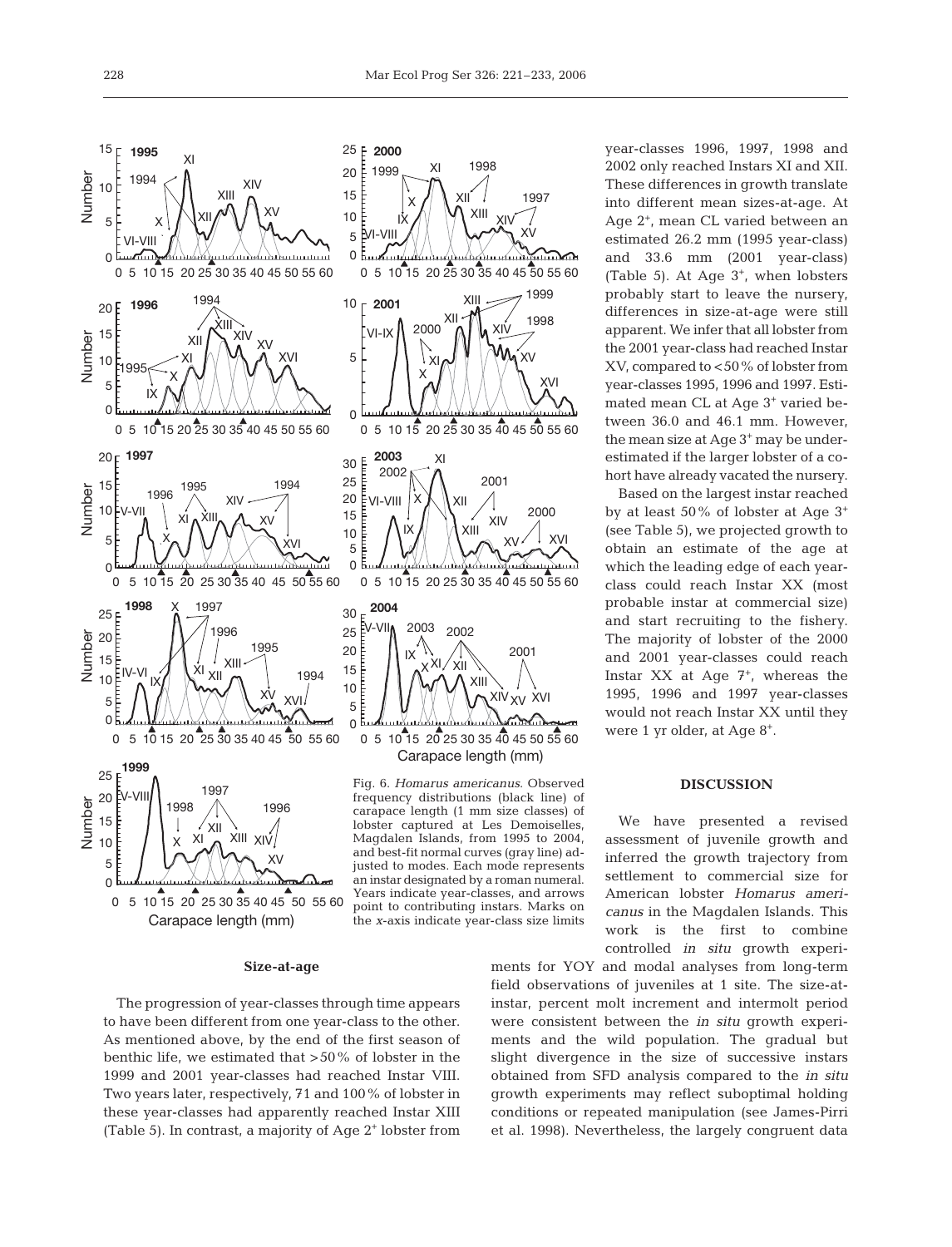229

Table 4. *Homarus americanus*. Mean ± SD (n) of size-at-instar (carapace length, mm) of lobster in Instars IX to XVI from the benthic census carried out at Les Demoiselles, Magdalen Islands, from 1995 to 2004 (values estimated from SFD analyses shown in Fig. 6). Italicized years in table represent year-classes

|      | IX                          | $\mathbf{X}$                                    | XI                                                                                         | XII                         | XIII                        | XIV                                                                                     | XV.                                             | XVI                                             |
|------|-----------------------------|-------------------------------------------------|--------------------------------------------------------------------------------------------|-----------------------------|-----------------------------|-----------------------------------------------------------------------------------------|-------------------------------------------------|-------------------------------------------------|
| 1995 |                             | $16.7 \pm 1.1$ (9)<br>1994                      | $20.0 \pm 1.6$ (45)<br>1994                                                                | $24.0 \pm 1.2$ (11)<br>1994 |                             | $31.0 \pm 3.0$ (53) $38.0 \pm 2.3$ (44) $43.0 \pm 0.5$ (19)                             |                                                 |                                                 |
| 1996 | $14.8 \pm 1.2$ (15)<br>1995 | $18.5 \pm 0.7$ (8)<br>1995                      | $21.1 \pm 1.6$ (36) $26.4 \pm 1.8$ (50)<br>1995                                            | 1994                        | 1994                        | $30.0 \pm 2.0$ (67) $34.8 \pm 1.7$ (47) $41.0 \pm 2.4$ (63) $48.1 \pm 2.3$ (48)<br>1994 |                                                 |                                                 |
| 1997 |                             | $17.0 \pm 1.8$ (20)<br>1996                     | $22.4 \pm 1.6$ (35)<br>1995                                                                |                             | $29.5 \pm 1.9$ (40)<br>1995 | 1994                                                                                    | $34.6 \pm 2.2$ (44) $41.4 \pm 3.9$ (57)<br>1994 | $49.0 \pm 1.2$ (7)<br>1994                      |
| 1998 | 1997                        | 1997                                            | $13.5 \pm 1.3$ (28) $17.0 \pm 1.7$ (105) $21.1 \pm 2.0$ (55)<br>1997                       | $26.8 \pm 2.1$ (39)<br>1996 | $33.0 \pm 2.1$ (60)<br>1995 |                                                                                         | 1995                                            | $42.2 \pm 2.7$ (32) $50.6 \pm 1.4$ (14)<br>1994 |
| 1999 |                             | 1998                                            | $17.5 \pm 2.6$ (45) $23.5 \pm 1.7$ (35)<br>1997                                            | $27.4 \pm 1.3$ (31)<br>1997 | $32.0 \pm 1.7$ (30)<br>1997 | $36.0 \pm 1.8$ (31)<br>1996                                                             | $42.2 \pm 2.1$ (18)<br>1996                     |                                                 |
| 2000 | 1999                        | 1999                                            | $13.5 \pm 1.0$ (17) $17.0 \pm 1.2$ (36) $21.0 \pm 2.0$ (97) $27.0 \pm 1.6$ (49)<br>1999    | 1998                        | $31.5 \pm 1.3$ (20)<br>1998 | $38.5 \pm 3.0$ (53)<br>1997                                                             | $43.5 \pm 2.1$ (22)<br>1997                     |                                                 |
| 2001 |                             | $19.0 \pm 1.5$ (10)<br>2000                     | $23.5 \pm 1.9$ (19)<br>2000                                                                | $27.5 \pm 1.5$ (28)<br>1999 | $31.5 \pm 1.8$ (40)<br>1999 | $36.0 \pm 2.4$ (33)<br>1999-98                                                          | $41.5 \pm 2.6$ (34)<br>1998                     | $51.5 \pm 2.5$ (10)<br>1997                     |
| 2003 | 2002                        | $13.5 \pm 0.7$ (12) $16.5 \pm 1.0$ (30)<br>2002 | $20.8 \pm 2.1$ (150) $25.5 \pm 1.5$ (46)<br>2002                                           | 2002                        | $30.5 \pm 1.5$ (20)<br>2001 | $35.0 \pm 1.8$ (38)<br>2001                                                             | 2000                                            | $43.0 \pm 2.0$ (25) $49.0 \pm 2.6$ (35)<br>2000 |
| 2004 | 2003                        | 2003                                            | $15.3 \pm 1.5$ (55) $18.8 \pm 1.1$ (30) $22.3 \pm 1.6$ (55) $27.5 \pm 1.5$ (52)<br>2003-02 | 2002                        | $33.0 \pm 1.8$ (35)<br>2002 | $37.0 \pm 1.1$ (13)<br>2002                                                             | $43.2 \pm 2.0$ (12) $49.0 \pm 2.0$ (12)<br>2001 | 2001                                            |

from these 2 sources form a sound foundation for resolving/interpreting subsequent instars in the SFDs of wild juvenile lobster. In an attempt to overcome the absence of calibration for modal analysis of lobster >1 yr old, SFDs were interpreted independently in the present study. The resulting interpretation rests on the overall coherence of modal patterns and should not be viewed piecewise.

#### **Molt increment and intermolt duration**

Little information is available on the molt increment and intermolt period of YOY and juvenile lobster in their natural habitat. Despite increasing numbers of YOY censuses over the past years (e.g. Cowan 1999, Wahle et al. 2004), detailed studies of early and juvenile lobster growth are scarce. Most often, Mauchline (1977) is the standard reference for describing lobster growth. However, his regression equation of molt increment against CL (Fig. 9) is a composite of 2 incomplete data sets, neither of which actually measured early juvenile growth. The first is Templeman's (1948) hand-drawn relationship of percent molt increment on CL, which was fitted to data for planktonic Instars III and IV and lobster ≥50 mm CL by transposing the shape of the growth curve obtained for *Cancer magister* by MacKay & Weymouth (1935). Percent molt increments of planktonic instars are generally high (up to 35%; see Ouellet & Allard 2002) and their use may overestimate molt increment, especially for early benthic stages. The second set of data contributing to Mauchline's (1977) regression equation was taken from Wilder (1953, 1963) and represents percent molt

increments for lobster ≥55 mm CL. As for the regression equation of intermolt period on CL presented by Mauchline (1977), it is based on Templeman's (1948) laboratory growth study done at a constantly warm temperature range of 19 to 21°C.

There are substantial differences between our interpretation of growth of juvenile lobster at the Magdalen Islands and that proposed by Hudon (1987). The relationship of percent molt increment to CL obtained in the present study differs from Hudon's (1987) in that it is more regular and exhibits a gradual and significant decline with increasing lobster CL. Unlike Hudon (1987), our SFDs showed considerable structure within years and consistency across the years, which facilitated resolution of modes. Our data do not show the 'growth spurt' that Hudon (1987) suggested was due to a change from active pelagic to sedentary benthic lifestyle. We attribute the large oscillation in the percent molt increment of early benthic instars reported in Hudon (1987) to the fact that the mode corresponding to Instar VII was not resolved and that the 12 mm CL mode attributed to Instar VII corresponded in fact to Instar VIII. As for the temporal component of YOY growth, Hudon (1987) borrowed values from Mauchline (1977), resulting in an estimate of intermolt duration from Instars VII to VIII much shorter than our actual measurements, which incorporate the effects of decreasing fall temperatures. Hudon (1987) predicted the intermolt period to be 19 d, whereas it was 32 d in our 1998 growth experiment.

Temperature plays a key role in determining crustacean growth, and, in general, the growth rate of a species increases with temperature because the intermolt period is shortened (Kurata 1962, Hartnoll 2001).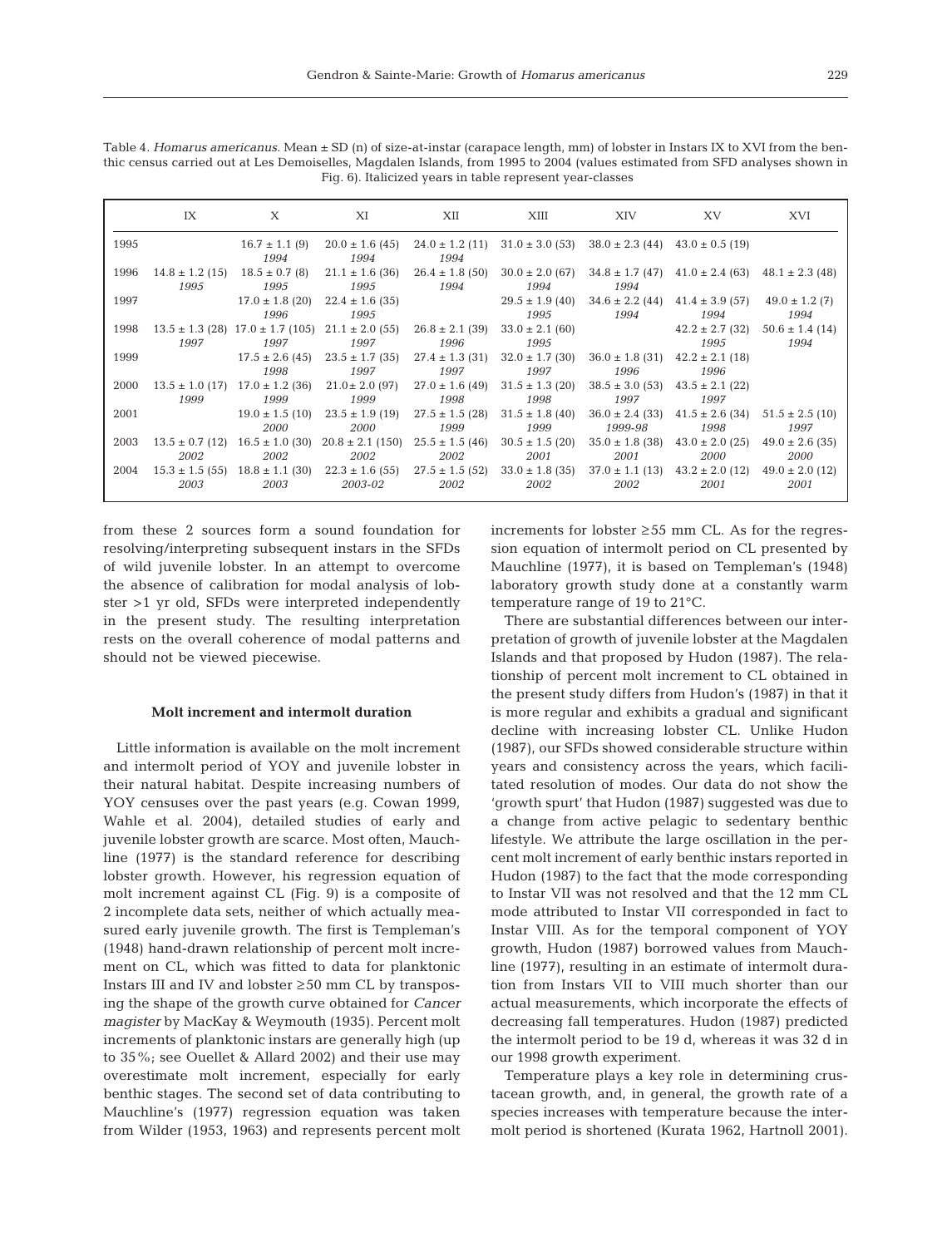

Fig. 7. *Homarus americanus*. Instar composition of year-class 1994 observed in fall 1995 and summer and fall 1996, showing modal progression from Instars X, XI and XII in 1995 to Instars XII, XIII and XIV in 1996

Increasing temperature also frequently reduces the molt increment, but this antagonistic effect on growth rate usually does not offset the relatively more important reduction of intermolt period (Hartnoll 1982, 2001). However, excessively high (post-optimum) temperatures may eventually cause a reduction of growth rate by increasing intermolt period (Hartnoll 1982), and this is true of rock lobsters in particular (Thomas et al. 2000).

In the American lobster, the growth rate is reported to be proportional to temperature within the range of 8 to 25°C (Aiken 1977). Templeman (1936) hypothesized from his observations of larval growth in nature that the molt increment would be reduced at warmer temperatures. Ouellet & Allard (2002) documented substantial within-year variability in the size of postlarvae (Instar IV) in the plankton at the Magdalen Islands and suggested that higher temperatures favored smaller planktonic lobster larvae. The molt increment for



Fig. 8. *Homarus americanus*. Mean size at Instars IV to XVI (+) estimated for year-classes 1994 to 2004 from the analysis of size-frequency distributions shown in Fig. 6, and projected size at Instars XVII to XX  $($  $\blacktriangle)$  assuming a molt increment of 15%. Dashed line represents the current minimum legal size (83 mm CL) in the Magdalen Islands lobster fishery



Fig. 9. *Homarus americanus*. Mean (±SE) of percent molt increment expressed as a function of mean premolt carapace length at instar calculated from data in Tables 3 & 4. Dashed line represents the growth equation from Mauchline (1977), and the thin line represents molt increments reported by James-Pirri et al. (1998), both starting with Instar IV. Asterisks represent Instar X

Instars IV to XI was conspicuously less and resulted in YOY lobster being much smaller at instar in the warmer waters (mean 19.7°C, range 13.4 to 24.5°C from July to November 1995) off Rhode Island (Fig. 9, data from James-Pirri et al. 1998) than in the cooler waters (mean 12.5°C, range 5.9 to 17.9°C from July to November 1998) off the Magdalen Islands. However, contrary to expectation, the intermolt periods for Instars V to VI initially were not shorter off Rhode Island than at the Magdalen Islands. It is only at Instar VII that the intermolt period became substantially longer at the Magdalen Islands (mean 32 d), with the onset of cool fall temperatures, than in Rhode Island (mean 16.5 d).

# **Size of YOY at onset of winter**

The size that a lobster reaches before the end of its first season of growth may be critical for winter survival and competitiveness with individuals of the next year's cohort, and it contributes to the time required to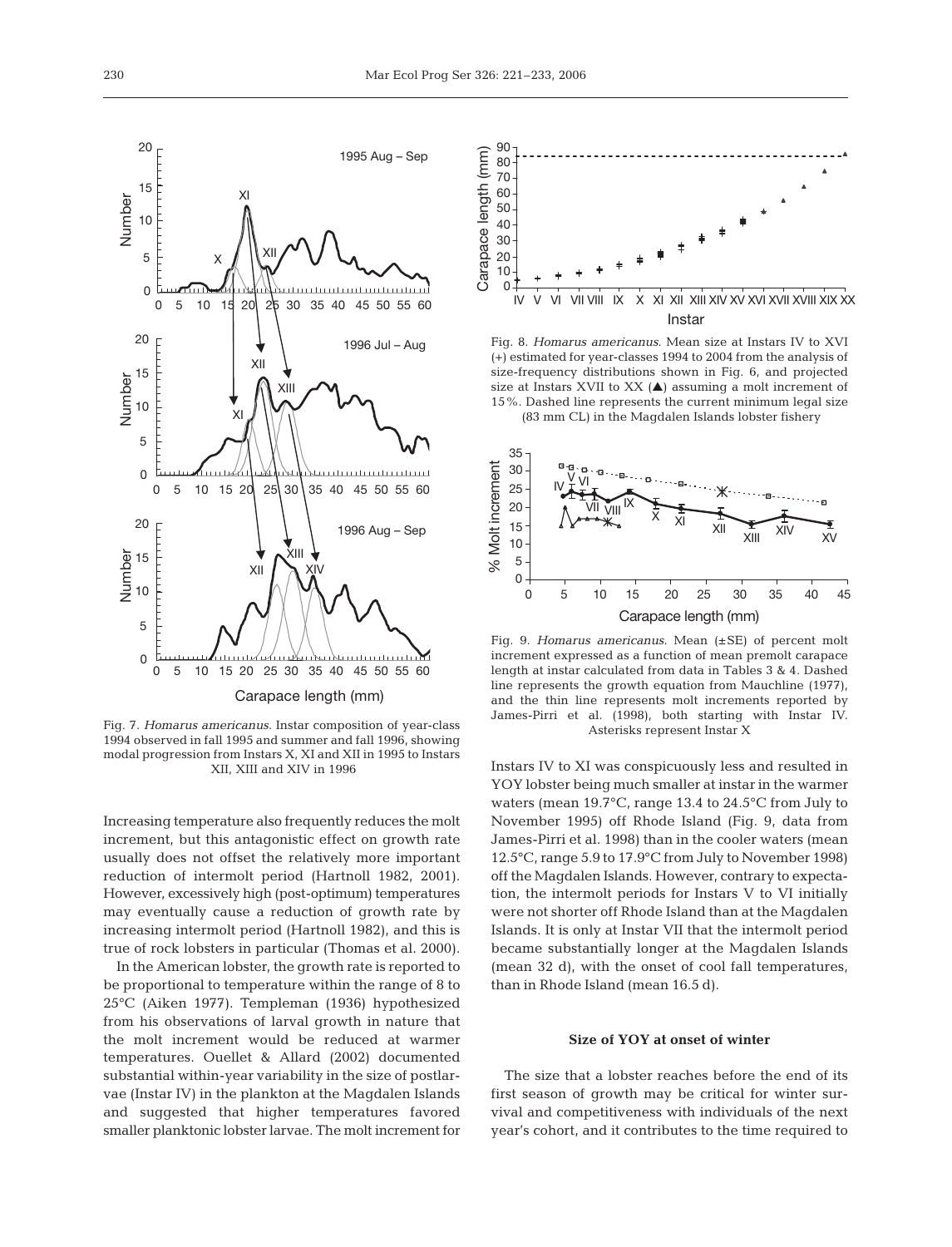231

Table 5. *Homarus americanus*. Estimated mean size (carapace length, mm) and instar composition at age for year-classes 1994 to 2004 (from SFD analyses shown in Fig. 6). The instar selected for projection of age at fishery recruitment from Age 3+ is underlined

|      | $0+$        | $1+$       | $2+$         | $3+$       |
|------|-------------|------------|--------------|------------|
| 1994 |             | 22.3       | 30.2         | 39.3       |
|      |             | X: 16%     | XII: 31%     | XIV:41%    |
|      |             | XI: 67%    | $XIII: 41\%$ | XV:53%     |
|      |             | XII: 17%   | XIV: 28%     | $XVI:6\%$  |
| 1995 |             | 19.2       | 26.2         | 36.0       |
|      |             | $IX: 25\%$ | $XI: 47\%$   | XIII:67%   |
|      |             | $X: 15\%$  | $XII: 0\%$   | $XIV: 0\%$ |
|      |             | $XI: 60\%$ | XIII: 53%    | XV:33%     |
| 1996 |             | 16.0       | 26.8         | 38.2       |
|      |             | $X: 100\%$ | XII: 100%    | XIV: 63%   |
|      |             |            |              | XV: 37%    |
| 1997 | 8.3         | 17.9       | 27.6         | 39.7       |
|      | $V: 3\%$    | IX: 12%    | XI: 37%      | XIV: 76%   |
|      | VI: 57%     | $X: 54\%$  | XII: 32%     | XV:24 %    |
|      | VII: 40%    | XI: 34 %   | XIII: 31%    |            |
| 1998 | 6.7         | 17.5       | 28.3         | 41.5       |
|      | IV: 7%      | $X: 100\%$ | XII:71%      | XIV: 31%   |
|      | $V: 26\%$   |            | $XIII: 29\%$ | XV: 69%    |
|      | VI: 67%     |            |              |            |
| 1999 | 10.1        | 19.1       | 31.8         |            |
|      | $V: 4\%$    | IX: 11%    | XII: 29%     |            |
|      | VI: $8\%$   | X: 24%     | XIII: 39%    |            |
|      | VII: 24 %   | XI: 65%    | XIV: 32%     |            |
|      | VIII: 64%   |            |              |            |
| 2000 | 9.4         | 22.2       |              | 45.8       |
|      | $VI: 20\%$  | $X: 35\%$  |              | XV: 44%    |
|      | VII: 44 %   | $XI:65\%$  |              | XVI: 56 %  |
|      | VIII: 36%   |            |              |            |
| 2001 | 10.8        |            | 33.6         | 46.1       |
|      | $VI: 6\%$   |            | XIII: 35 %   | XV: 50%    |
|      | VII: 38%    |            | XIV: 65%     | XVI: 50%   |
|      | VIII: 53%   |            |              |            |
|      | IX: $3\%$   |            |              |            |
| 2002 |             | 20.8       | 28.6         |            |
|      |             | IX: $5\%$  | XI: 26%      |            |
|      |             | X: 13%     | XII: 37 %    |            |
|      |             | XI:63%     | XIII: 28%    |            |
|      |             | XII: 19%   | XIV: 9%      |            |
| 2003 | 8.9         | 18.5       |              |            |
|      | VI: $18\%$  | IX: $45%$  |              |            |
|      | VII: 73 %   | $X: 25\%$  |              |            |
|      | VIII: $9\%$ | XI: 30%    |              |            |
| 2004 | 8.9         |            |              |            |
|      | $V: 3\%$    |            |              |            |
|      | VI: 12%     |            |              |            |
|      | VII: 85%    |            |              |            |
|      |             |            |              |            |

recruit to the fishery. In Rhode Island, depending on the time of settlement, YOY are expected to reach Instars VIII to X by the end of the first season of growth, corresponding to sizes of 8 to 12.5 mm CL. Most YOY lobster at our study site probably overwintered at Instar VII (mean 8.8 to 9.9 mm CL) or VIII (11.0 to 11.8 mm CL). This is considerably smaller than the average overwintering size of 14.5 mm CL (Instar VIII) inferred by Hudon (1987). This discrepancy can

be explained by an extrapolation based on incorrect sizes-at-instar and underestimated intermolt periods as explained above. In the colder waters of the Gulf of Maine, Incze & Wahle (1991) observed in September that YOY lobster formed a clear mode at 7 to 8 mm CL, which may correspond to Instar VI. There, YOY lobster are expected to reach Instar VII with ≤10.5 mm CL before winter (Incze et al. 1997, Wahle & Incze 1997).

First-year growth and YOY overwintering size at the Magdalen Islands is certainly subject to some interannual variability, most probably linked to temperature. YOY lobster were on average 1 instar less developed in 2003 and 2004 compared to 1999 and 2001, although the sampling periods were similar in timing and extent. The 1999 and 2001 year-classes may have benefited from above-average water temperature, which could have extended the season of growth and, in addition, favored early settlement. Indeed, retrocalculation of mean settlement date using the number of degree-days for growth from Instars IV to VIII suggests that postlarvae started to settle around 16–18 July in 1999 and 2001 compared to 7–8 August in 2003 to 2004. The date of settlement depends on the date of hatching and on the larval development rate, and the time required to attain the postlarval stage from hatching is inversely related to temperature during the planktonic phase (Templeman 1948). Additionally, size of YOY at the onset of winter may also depend, in part, on the size at settlement. James-Pirri et al. (1998) observed that postlarvae settling earlier in the season tended to be larger than those settling later, possibly because they were also larger at hatching.

Our field data are perhaps not always representative of the full growth potential of YOY before the onset of winter. The growth season of YOY was reported to extend into October (Wahle et al. 2004) and even into November (Cowan et al. 2001) in the Gulf of Maine, which in fall is similarly cold to the Magdalen Islands. At our site, sampling was terminated by the third week of September, when temperature was still 12 to 14°C. Molting can occur until the temperature drops to approximately 5°C, and then molt induction is blocked (Aiken & Waddy 1986). In all years we sampled, there were apparently ample degree-days left for any Instar IV, V and VI lobster to make an additional molt between September and the time of onset of the critical temperature low. This is especially true of the warmer years (1999 and 2001).

#### **Projections**

Projections indicate that commercial legal size in the Magdalen Islands fishery (83 mm CL) would most likely be reached at Instar XX. Lobster of a year-class could achieve commercial size by Ages  $7^*$  or  $8^*$  and become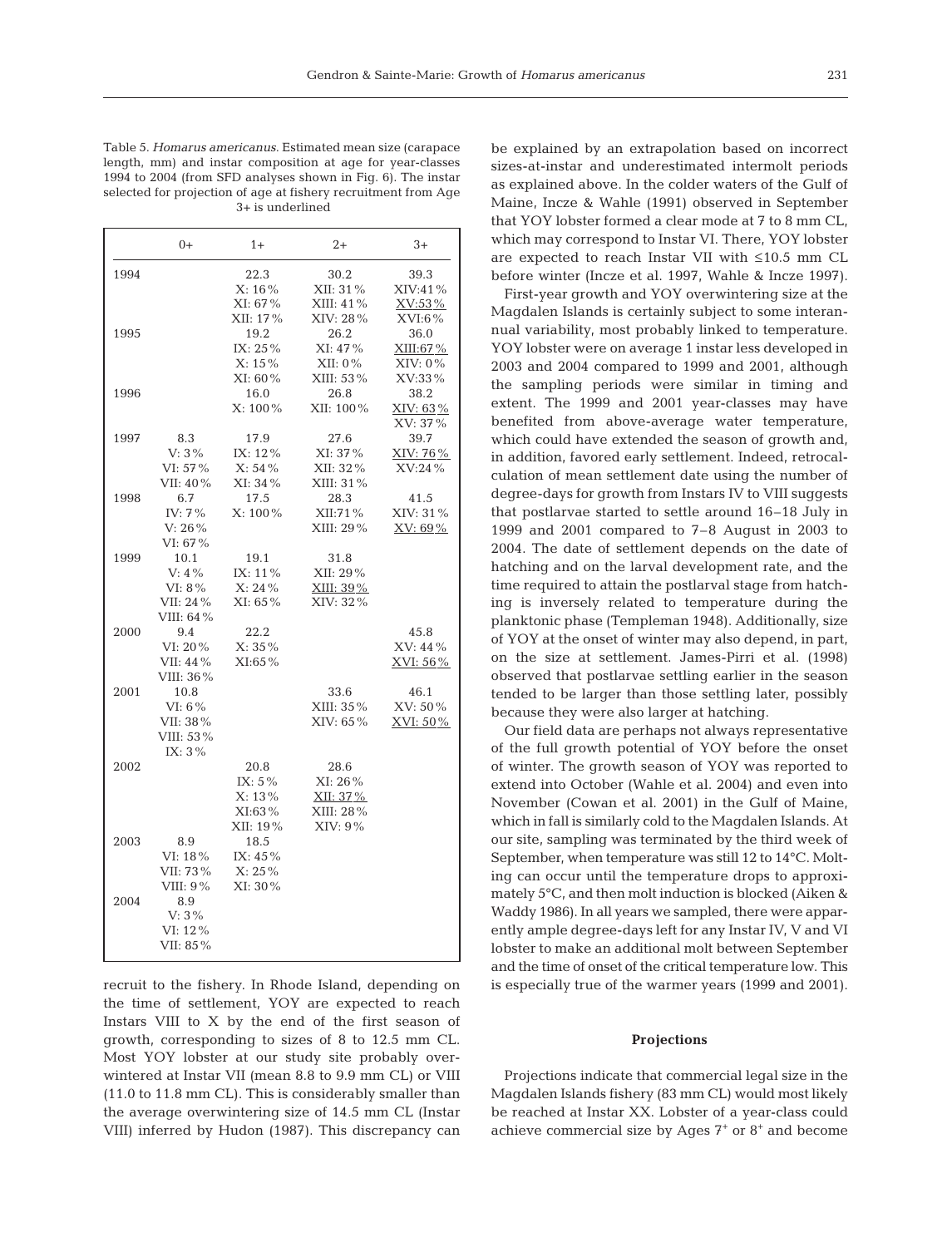available to the spring fishery the following year, approximately 8 to 9 yr after settlement. Females that become sexually mature before 83 mm CL would need an additional year before entering the fishery because of a 2 yr reproductive cycle, with 1 yr of spawning/brooding alternating with 1 yr of molting. Our projection is more conservative than Hudon's (1987) suggestion that lobster could enter the fishery at Ages  $4^+$  to  $6^+$ , for a commercial size of 76 mm CL in those years. Obviously, our projection of age at commercial size does not capture all the variability in the growth process and does not provide an estimation of the range of ages at recruitment, which could be fairly large as reported by Sheehy (2001) for *Homarus gammarus*. We projected from inferred instar composition at Age 3+, and it is likely that lobster start to leave the nursery area near or at that age. Therefore, larger instars may have been under-represented in our samples, which could cause an underestimation of size-at-age. Moreover, projections were made assuming that all instars of a year-class grow equally after Age 3+. At this stage, in the absence of direct measurements of the age of lobster, our projection cannot be validated. The technique to assess lobster age (Sheehy et al. 1996, 1999) was not yet available when we initiated this study and has yet to be applied and validated with American lobster, following from Wahle et al.'s (1996) work.

#### **CONCLUSIONS**

The present study contributes to the understanding of growth of American lobster *Homarus americanus* from Instars IV to XVI, i.e. from benthic settlement to approximately 3 yr of age. Based on long-term field observations and *in situ* growth experiments, this work provides new and precise information on size-at-instar and percent molt increment, and some reasonable inferences about interannual variability in the growth trajectory of juvenile lobster. We have also critically reviewed current concepts about lobster early growth, emphasizing at the same time the scarcity of fine-resolution studies of growth of early benthic stages. Our work was concentrated in a nursery area, hence processes involved after lobster leave the nursery area and the ways in which they affect growth are still uncertain and warrant further investigation.

*Acknowledgements.* We thank diving partners M. Allaire, I. Bérubé, D. Chabot, J. A. Gagné, K. Gravel, R. Larocque, L. Longuépée, J.-F. Lussier, N. Paille, F. Plante, A. Rondeau and J.-G. Rondeau. We are especially grateful to F. Hazel, who was instrumental in getting the initial logistics together and keeping them up in the first 4 yr, and to G. Savard who pursued his good work thereafter. We thank P. Ouellet and J.-P. Allard for providing Instar IV lobster, and M. Roussy for help

with the rearing experiment. This project was initiated under the Canadian Lobster Atlantic Wide Studies (CLAWS) of the Department of Fisheries and Oceans (DFO). It was continued with financial support from the Association des pêcheurspropriétaires des Îles-de-la-Madeleine (APPIM) in the context of the DFO Fisheries Science Collaborative Program (FSCP). The comments of 4 anonymous referees improved the manuscript.

#### LITERATURE CITED

- Aiken DE (1977) Molting and growth in decapod crustaceans with particular reference to the lobster *Homarus americanus*. Div Fish Oceanogr Circ (Australia, CSIRO) 7:41–73
- Aiken DE, Waddy SL (1986) Environmental influence on recruitment of the American lobster, *Homarus americanus*: a perspective. Can J Fish Aquat Sci 43:2258–2270
- Cobb JE, Wahle RA (1994) Early life history and recruitment processes of clawed lobsters. Crustaceana 67:1–25
- Comeau M, Savoie F (2001) Growth increment and molt frequency of the American lobster (*Homarus americanus*) in the southwestern, Gulf of St. Lawrence. J Crustac Biol 21:923–936
- Cowan DF (1999) Method for assessing relative abundance, size distribution, and growth of recently settled and early juvenile lobsters (*Homarus americanus*) in the lower intertidal zone. J Crustac Biol 19:738–751
- Cowan DF, Solow AR, Beet A (2001) Patterns in abundance and growth of juvenile lobster, *Homarus americanus*. Mar Freshw Res 52:1095–1102
- Fogarty MJ, Gendron L (2004) Biological reference points for American lobster (*Homarus americanus*) populations: limits to exploitation and the precautionary approach. Can J Fish Aquat Sci 61:1392–1403
- Hartnoll RG (1982) Growth. In: Abele LG (ed) The biology of Crustacea. Academic Press, New York, p 111–196
- Hartnoll RG (2001) Growth in Crustacea twenty years on. Hydrobiologia 449:111–122
- Hudon C (1987) Ecology and growth of postlarval and juvenile lobster, *Homarus americanus*, off Îles de la Madeleine (Quebec). Can J Fish Aquat Sci 44:1855–1869
- Hudon C, Fradette P, Legendre P (1986) La répartition horizontale et verticale des larves de homard (*Homarus americanus*) autour des îles de la Madeleine, golfe du Saint-Laurent. Can J Fish Aquat Sci 43:2164–2176
- Incze LS, Wahle RA (1991) Recruitment from pelagic to early benthic phase in lobsters *Homarus americanus*. Mar Ecol Prog Ser 79:77–87
- Incze LS, Wahle RA, Cobb JS (1997) Quantitative relationships between postlarval production and benthic recruitment in lobsters, *Homarus americanus*. Mar Freshw Res 48:729–743
- James-Pirri MJ, Cobb JS, Wahle RA (1998) Influence of settlement time and size on postsettlement growth in the American lobster (*Homarus americanus*). Can J Fish Aquat Sci 55:2436–2446
- Kurata H (1962) Studies on the age and growth of Crustacea. Bull Hokkaido Reg Fish Res Lab 24:1–115
- MacDonald PDM, Pitcher TJ (1979) Age-groups from size-frequency data: a versatile and efficient method of analysing distribution mixtures. J Fish Res Board Can 36:987–1001
- MacKay DCG, Weymouth FW (1935) The growth of the Pacific edible crab, *Cancer magister* Dana. J Biol Board Can 2:41–88
- Mauchline J (1977) Growth of shrimps, crabs and lobsters an assessment. J Cons Int Explor Mer 37:162–169